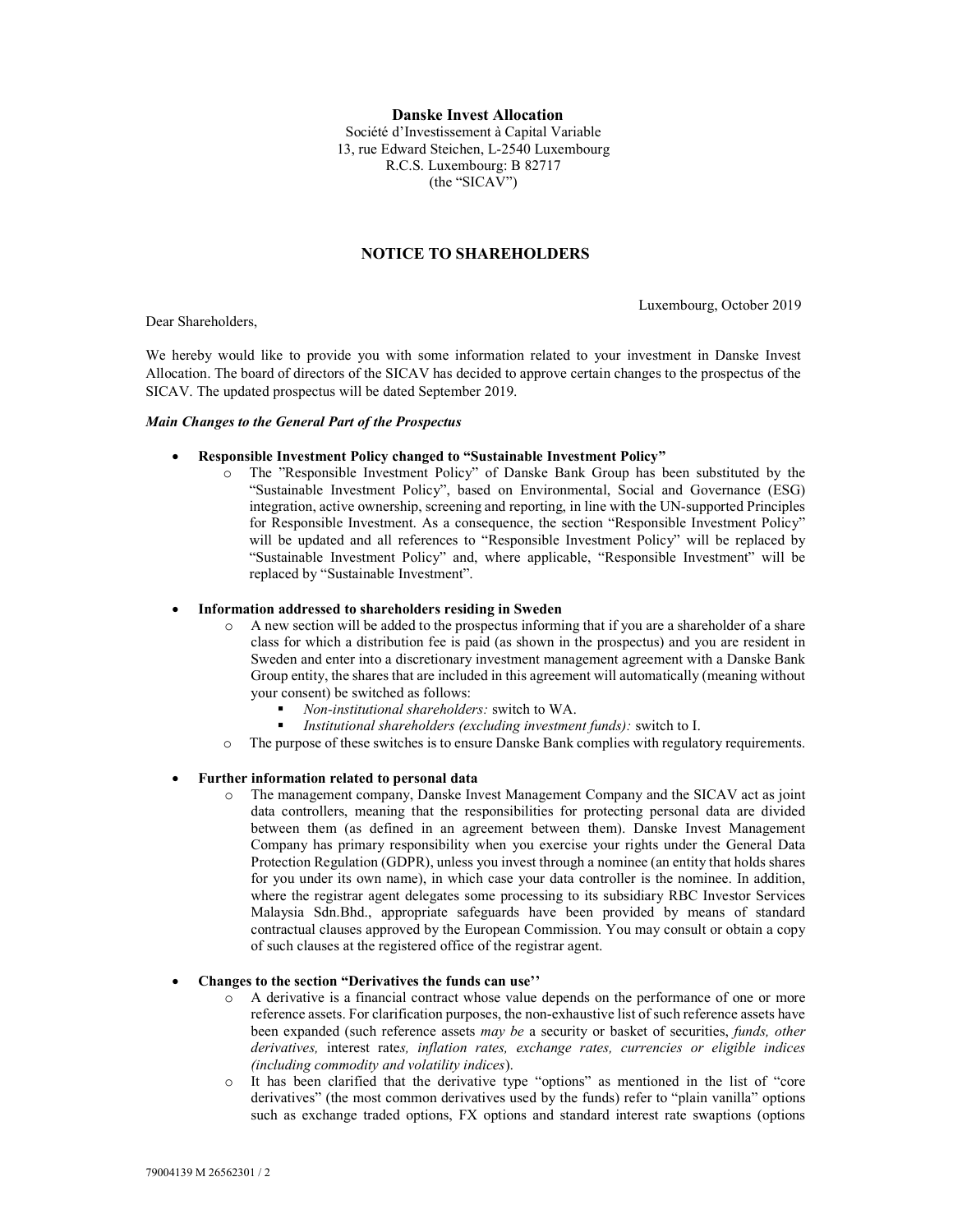conferring on its owner the right, but not the obligation, to enter into a standard interest rate swap).

- o Volatility and variance swaps (which are currently not used by any fund), have been moved from the list of "core derivatives" to "additional derivatives" meaning that any intent to use such instruments will be disclosed in the fund descriptions.
- Risk disclosures
	- o The general risk disclosure "Inflation risk" will be corrected by replacing the words "yields on" with "prices of" so that the risk disclosure reads: "Inflation risk. If inflation falls or remains low, the prices of short-term inflation-linked securities will fall or remain low."
	- o For clarification purposes, the general risk disclosure "Depositary receipt risk" has been further supplemented with the reference to Global Depositary Receipts ("GDRs") as an example of such instruments.
- Subscriptions, switches and redemptions
	- o For accuracy purposes, the term "CET" is changed to "Luxembourg time" throughout the prospectus.
- Share class table
	- o The table describing the base share classes available in the SICAV will be restructured and clarified.

## Fund specific changes

There are also changes and clarifications that apply to particular funds. These are detailed in the appendix to this letter.

Both the new prospectus as well as the relevant Key Investor Information Documents (KIIDs) are available free of charge online at danskeinvest.com and at the registered office of the Danske Invest Allocation.

Yours faithfully,

The Board of Directors

Danske Invest Allocation 13, rue Edward Steichen L-2540 Luxembourg